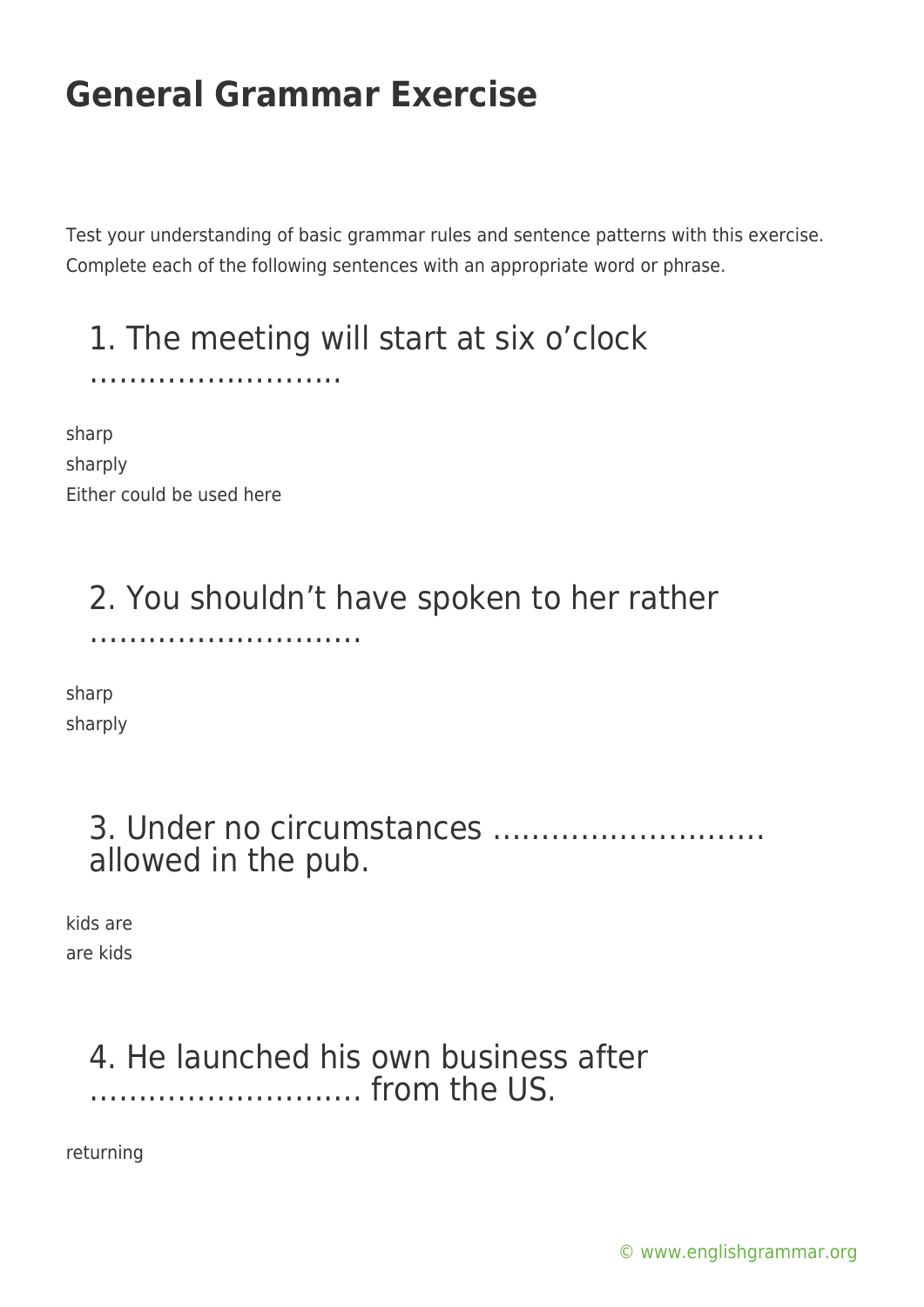having returned Either could be used here

5. She is ……………………… as her husband.

the same age at the same age of the same age

# 6. She ……………………….. a few minutes ago.

arrived has arrived had arrived

7. ……………………….. was there.

Please select 2 correct answers

Hardly anybody Hardly nobody Almost nobody Nearly nobody

[© www.englishgrammar.org](https://www.englishgrammar.org/)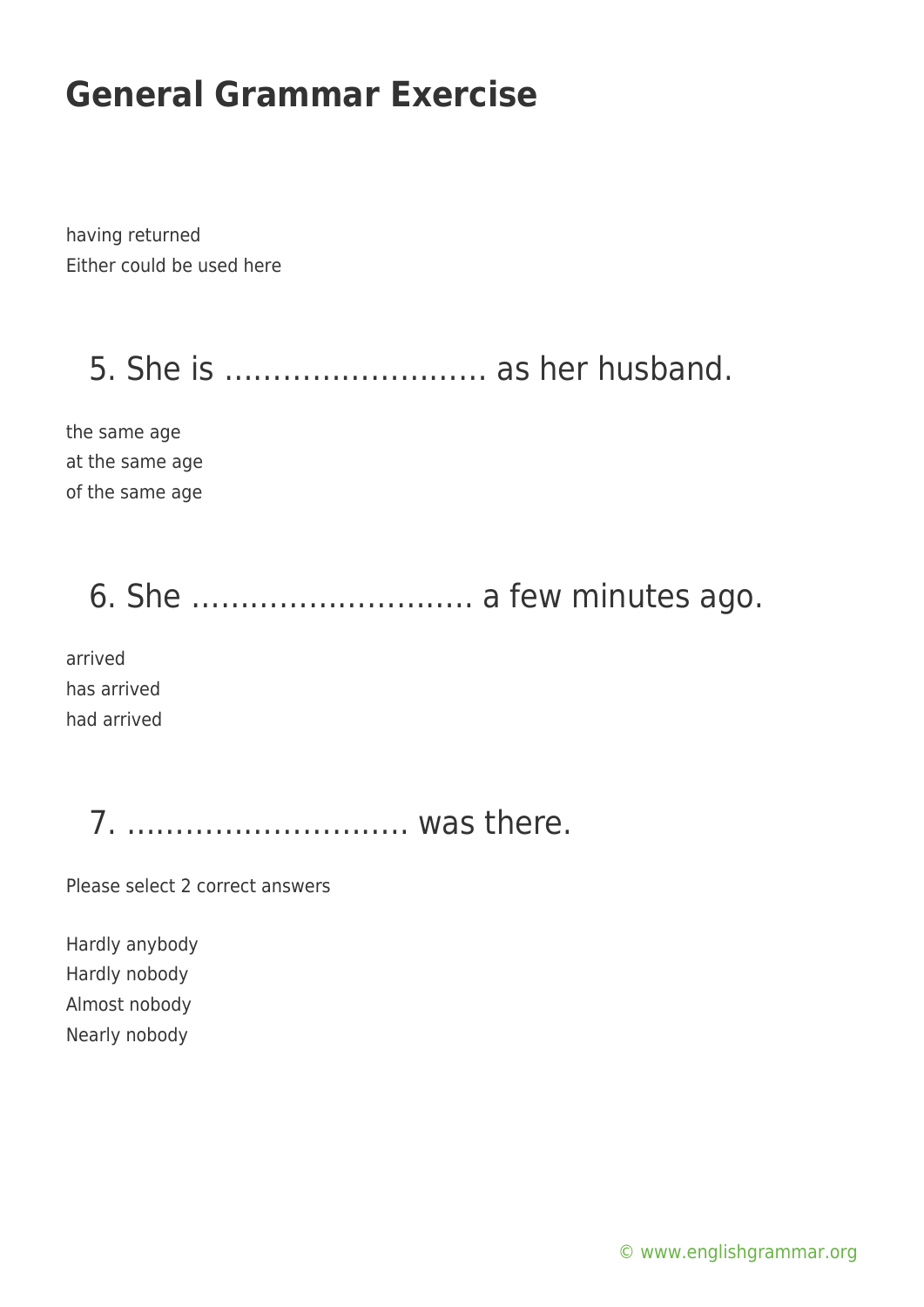#### 8. They were quarreling all ………………………… the journey.

over along through

> 9. You could go by train, or ……………………….. you could hire a taxi.

alternately alternative alternatively

#### 10. We have been living ……………………… this street for ten years.

in on Either could be used here

### 11. You look ……………………. with a beard.

different differently Either could be used here